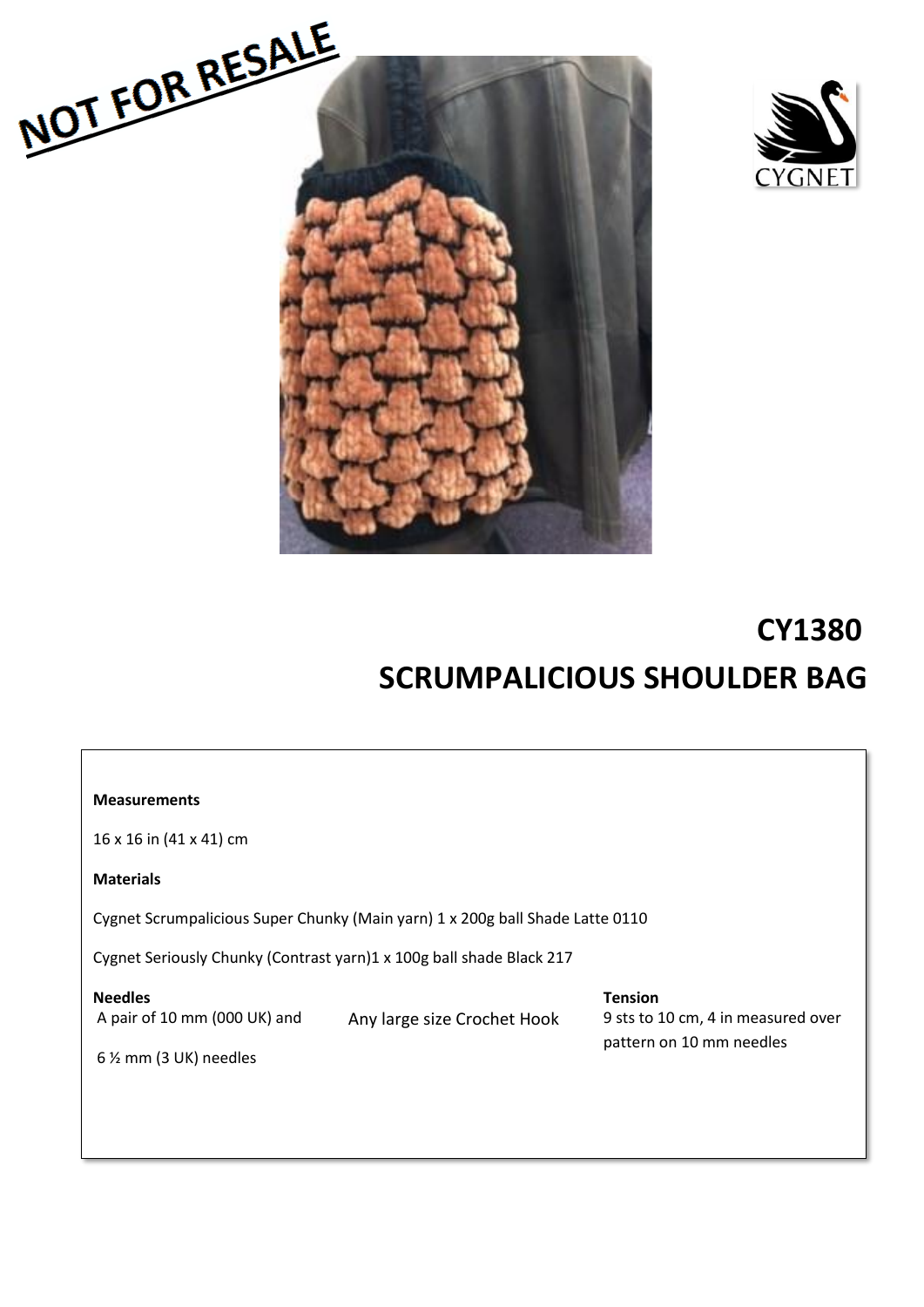### **Abbreviations**

M Main C contrast sl slip one K knit P purl st(s) stitch(es) rept repeat cm centimetres in inches Stst stocking stitch (1 row K, 1 row P) tog together

#### **BAG** (Worked in one piece starting at top)

Using 6 % mm needles and C, cast on 97 sts and work 5 rows in K1, P1 rib.

**Next row (**decrease) Rib 11, \* K2tog, K1 rept from \* to last 11 sts, rib to end. 72 sts.

Change to 10 mm needles and purl one row.

#### **Commence pattern**

**1 st row** Using M K4, sl 1, K2, sl 1, \* K6, sl 1, K2, sl 1, rept from \* to last 4 sts, K4.

**2 nd row** Using M P4, sl 1, P2, sl 1, \* P6, sl 1, P2, sl 1, rept from \* to last 4 sts, P4.

**3 rd row** Using C K5, sl 2, \* K8, sl 2, rept from \* to last 5 sts, K5.

**4 th row** Using C P5, sl 2, \* P8, sl 2, rept from \* to last 5 sts, P5.

**5 th row** Using M K2, \* sl 1, K6, sl 1, K2, rept from \* to end.

**6 th row** Using M P2, \* sl 1, P6, sl 1, P2, rept from \* to end.

**7 th row** Using C K1, sl 1, K8, \* sl 2, K8, rept from \* to last 2 sts, sl 1, K1.

**8 th row** Using C P1, sl 1, P8, \*sl 2, P8, rept from \* to last 2 sts, sl 1, P1.

Rept the last 8 rows until bag measures 38 cm, 15 in. Break off Main yarn.

**Shape Base** Using C, cast off 4 sts, K32, turn and cast off 4 sts, P to end. Work 4 rows in stst on these 28 sts. Cast off.

With right side facing, rejoin C to 36 sts left on needle, cast off 4 sts, K32, turn and cast off 4 sts, P to end. Work 4 rows in stst on these 28 sts. Cast off. Join base seam. Join side seam.

#### **HANDLES**

Place stitch markers 10cm in from each side edge on rib at inside top of back and front.

Thread a darning needle with contrast yarn through top of bag at one marker and again through top of bag at other marker leaving a 20 in (51 cm) loop. Repeat until there are 12 strands.

Using a large crochet hook and 2 strands of C, neatly work a row of

single crochet over these 12 strands and across the handle. Fasten off and secure to inside.

Make an optional fabric lining to finished bag measurement and sew inside.